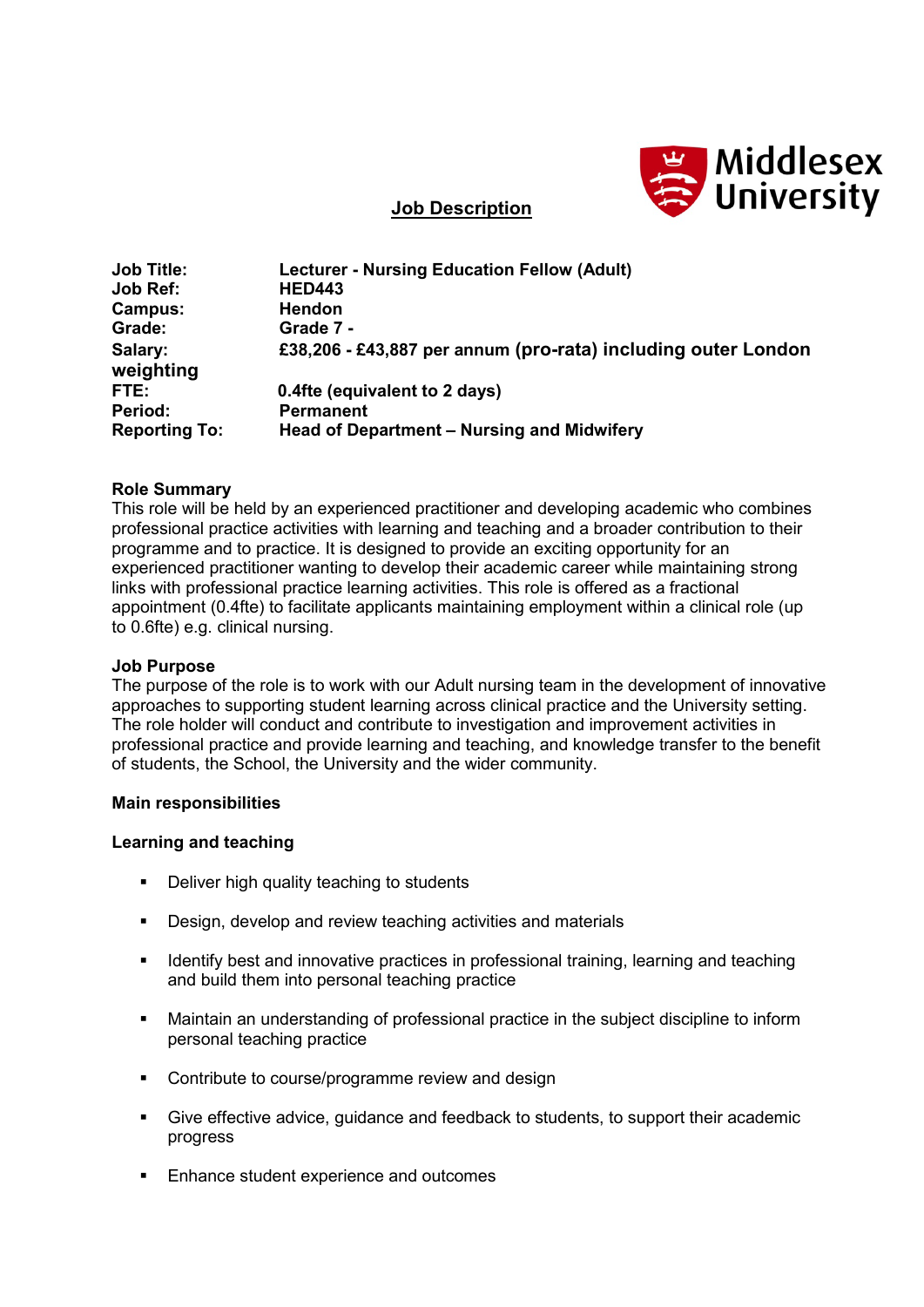## **Practice and knowledge transfer**

- Investigate and reflect on professional standards and practices and contribute to the presentation and/or publication of findings
- Engage in professional practice activities, such as the provision of advice and/or training to professional groups
- Develop and maintain a network of professional contacts in the sector and the wider community
- Maintain a profile in personal professional practice which has a proven impact on colleagues and practitioners
- Assist colleagues in ensuring that research has impact beyond academia
- Supervise Masters students and contribute to doctoral supervision

## **Academic Leadership and Management**

- Lead learning and teaching activities in a particular area as agreed, e.g. module leadership
- Contribute to the administration of the academic programme, by supporting student recruitment, induction etc
- Advise and coach colleagues
- **Undertake other activities, as required**
- **Hours:** The duties and responsibilities of a Lecturer are wide-ranging. You will be expected to work hours as are reasonably necessary in order to fulfill your duties and responsibilities.
- **Leave:** 35 days per annum plus eight Bank Holidays and seven University days taken at Christmas (pro rata for part-time staff) which may need to be taken as time off in lieu.
- **Flexibility:** Please note that given the need for flexibility in order to meet the changing requirements of the University, the duties and location of this post and the role of the post-holder may be changed after consultation. The balance of duties may vary over time and will be reviewed as part of the appraisal process.

# **PERSON SPECIFICATION**

**Post Title: Nursing Education Fellow (Adult)**

Essential Requirements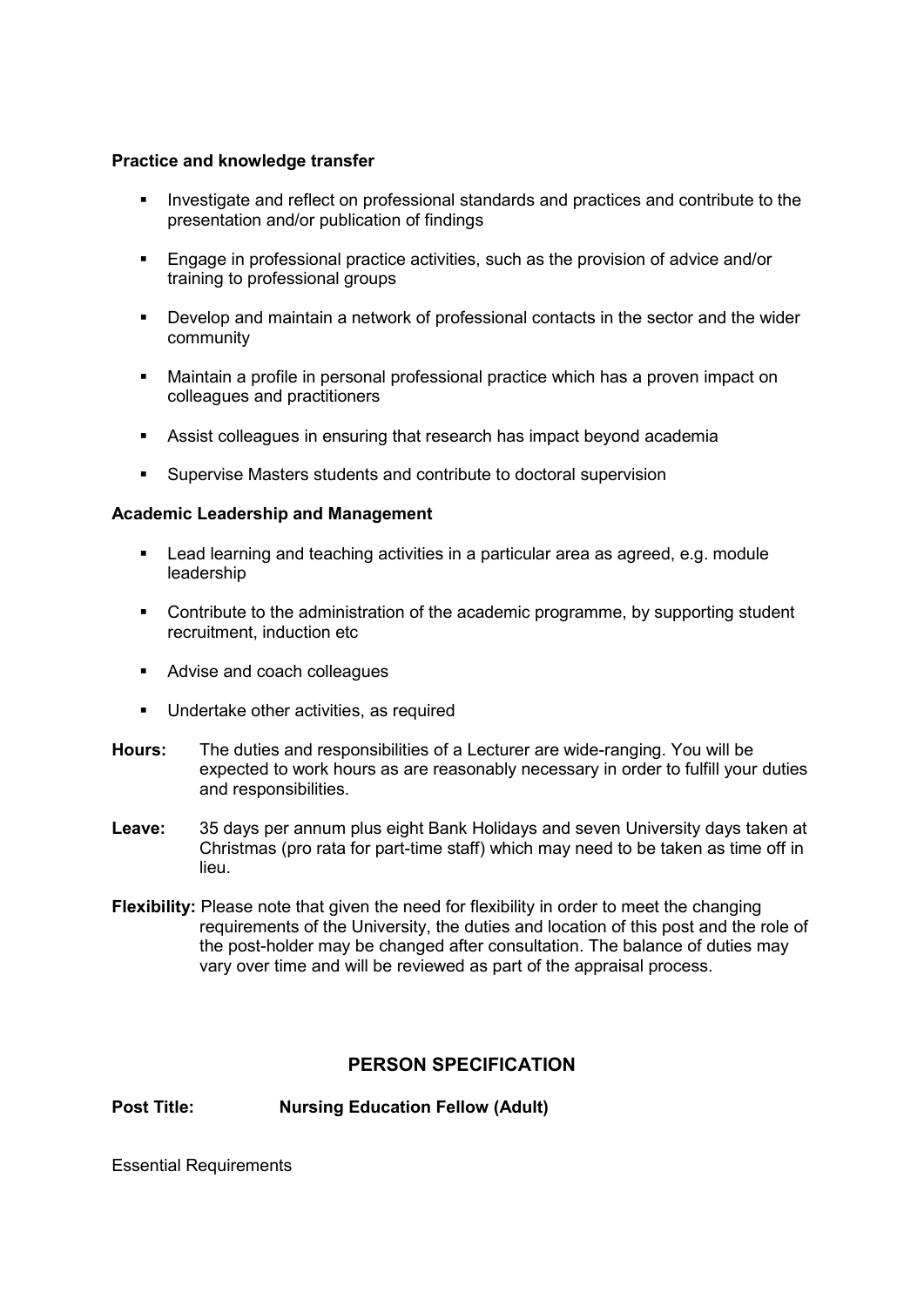## **Knowledge, Skills and Experience**

- Current NMC registration and practicing as an adult nurse
- Current experience of being a Practice Assessor for students in clinical practice
- Appropriate academic qualifications at postgraduate level (normally working towards a Masters or equivalent)
- Commitment to attracting project funding
- Evidence of practice performance and practice-related outputs
- Ability to deliver high quality teaching and assessment
- Understanding of good professional practice in learning and teaching
- Demonstrable commitment to fairness and the principles of equality and inclusion
- Commitment to completing formal training in academic practice.

### Desirable Requirements

## **Knowledge, Skills and Experience**

- Clinical teaching qualification e.g. mentorship / practice teacher
- Experience of teaching in a university setting
- Experience of curriculum development
- Evidence of scholarly activity e.g. conference presentations / publications

#### **Equality Diversity and Inclusion Essential:**

Demonstrable commitment to fairness and the principles of equality and inclusion.

**No Parking at Hendon campus:** There are no parking facilities for new staff joining our Hendon campus, except for Blue Badge holders. If you are applying for a post at our Hendon Campus please ensure you can commute without using a car.

Information on public transport to Hendon can be found here: <https://www.mdx.ac.uk/get-in-touch/directions-london>

We offer an interest-free season ticket loan, interest-free motorbike loan, and bicycle and motorbike parking and changing facilities.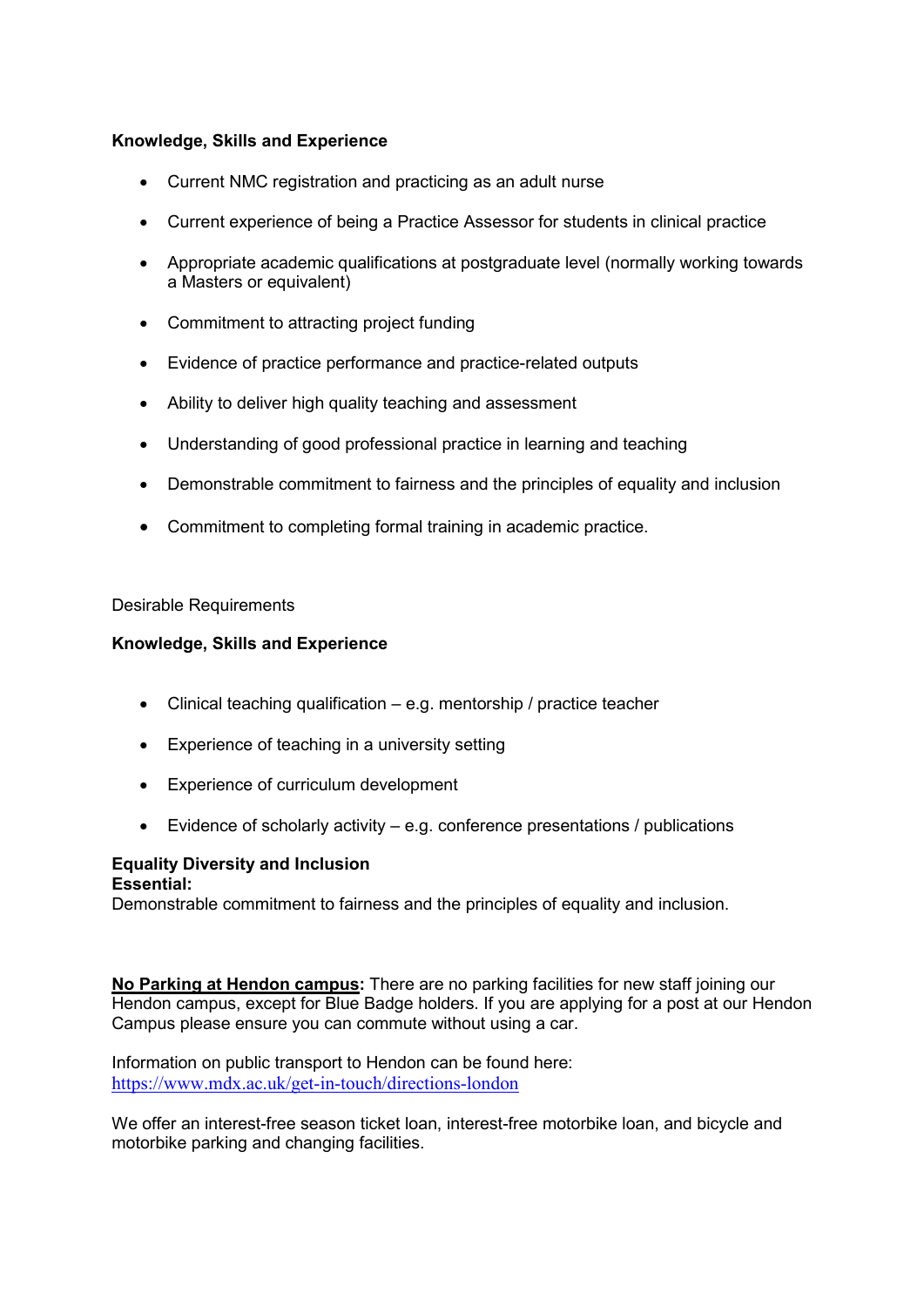**We value diversity and strive to create a fairer, more equitable work environment for our staff and students.**

### **We offer a range of family friendly, inclusive employment policies, flexible working arrangements, staff diversity networks, campus facilities and services to support staff from different backgrounds.**

The postholder should actively follow Middlesex University policies and procedures and maintain an awareness and observation of Fire and Health & Safety Regulations.

#### Standard paragraphs for posts requiring a DBS certificate

This post is exempt from the Rehabilitation of Offenders Act 1974 and requires a Disclosure and Barring Service certificate. You are therefore required to disclose details of any criminal record. ALL criminal convictions, cautions, reprimands or final warnings, even if they would otherwise be regarded as spent under this Act must be disclosed, as well as any other information that may have a bearing on your suitability for the post, including pending prosecutions.

The University will apply for a DBS certificate before your appointment is confirmed.

#### **Closing date for applications: see job advertisement Interview Date: see job advertisement**

### **What Happens Next ?**

If you wish to discuss the job in further detail please contact, **Sinead Mehigan, Head of Department, Nursing and Midwifery – [S.Mehigan@mdx.ac.uk](mailto:S.Mehigan@mdx.ac.uk) or Cariona Flaherty, Deputy Head of Department, Nursing and Midwifery – [c.b.flaherty@mdx.ac.uk](mailto:c.b.flaherty@mdx.ac.uk)** . If selected for interview, you will hear directly from someone in the Faculty, usually within 3 weeks of the closing date. If you do not hear from us you may assume that your application was unsuccessful.

#### **Academic Professional Apprenticeships (APA) (updated January 2020)**

Newly appointed academic professionals, including Associate Lecturers, engaged in higher education teaching and/or research have for some years been required to undertake the PG Cert HE programme unless they hold an equivalent qualification or relevant experience. This is because Middlesex University is committed to the professionalisation of teaching in higher education through recognition and the celebration of good practice in learning and teaching. The PG Cert HE carries academic credit, not only for articulating and demonstrating the scholarship of teaching and learning but, of equal importance, for evidence from practice which convincingly underpins espoused theory.

From September 2018, subject to eligibility criteria, Academics without a teaching qualification are now required to undertake the Academic Professional Apprenticeship or the PG Cert HE as appropriate. Key points *(please refer to the Academic Professional apprenticeship Guidelines for more detailed information)* [https://www.intra.mdx.ac.uk/key-information/academic-professional-apprenticeship](https://emea01.safelinks.protection.outlook.com/?url=https%3A%2F%2Fwww.intra.mdx.ac.uk%2Fkey-information%2Facademic-professional-apprenticeship&data=02%7C01%7C%7C5383f08ab088465796a408d60100cd1f%7C38e37b88a3a148cf9f056537427fed24%7C0%7C0%7C636697500272781284&sdata=PyPHP1vWnmRAqHJ4qn16n5LQJUpScdqs3RojUdzKcaU%3D&reserved=0)

- The Academic Professional Apprenticeship is expected to be completed over 18 to 24 months.
- Employees working less than 0.8 FTE will have the duration of the Apprenticeship extended.
- 20% of the contractual time is set aside for off the job Training (7 hours a week approximately).
- Applicants will be auto-registered on the Apprenticeship in October or January following their employment.
- Exemptions for prior learning can be considered, if some modules have been completed.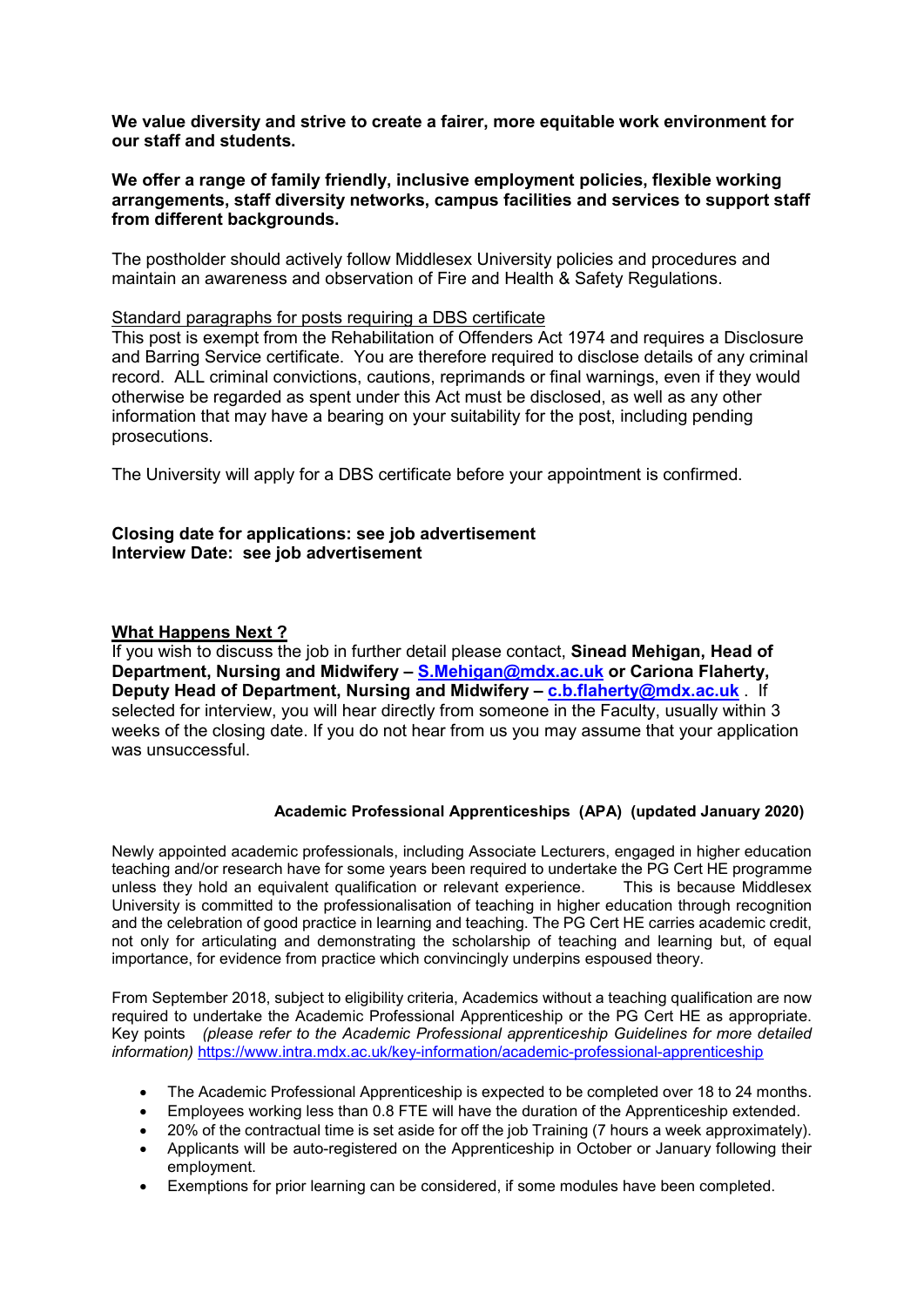- The Apprenticeship is managed by the Education Department.
- Applicants have 2 years to successfully complete the programme.
- Staff completing the apprenticeship will be awarded: the Academic Professional Apprenticeship, the PG Cert Higher Education and Fellowship of the Higher Education Academy (FHEA).

### **Guidance Table**

| <b>Considerations</b>                                                                                                                                      | <b>Answer</b>                                                                                                                                                                                                                                                                                                                       |
|------------------------------------------------------------------------------------------------------------------------------------------------------------|-------------------------------------------------------------------------------------------------------------------------------------------------------------------------------------------------------------------------------------------------------------------------------------------------------------------------------------|
| <b>Prior Qualifications</b>                                                                                                                                | If yes, no further action is required.                                                                                                                                                                                                                                                                                              |
| Does applicant already have a teaching                                                                                                                     | If No, they will be required to do the APA                                                                                                                                                                                                                                                                                          |
| Qualification? PG Cert HE, FE etc or has                                                                                                                   |                                                                                                                                                                                                                                                                                                                                     |
| 3 years teaching experience in HE.                                                                                                                         |                                                                                                                                                                                                                                                                                                                                     |
| Is applicant a UK or EEA national or a                                                                                                                     | If yes, the applicant will be required to do the APA.                                                                                                                                                                                                                                                                               |
| non UK or EEA national who has been in                                                                                                                     | If No, they will be required to undertake the PG Cert                                                                                                                                                                                                                                                                               |
| the UK for at least 3 years?                                                                                                                               | HE as they will not be eligible to do the APA                                                                                                                                                                                                                                                                                       |
| Level 2 English & Mathematics (GSCE)<br>Has the applicant completed level 2<br>English & Mathematics or equivalent?                                        | If yes the Applicant will be able to do the APA. If No,<br>the Applicant will be required to undertake the PG<br>Cert HE, as they are not eligible to do the APA.                                                                                                                                                                   |
| (Evidence will need to be provided).                                                                                                                       |                                                                                                                                                                                                                                                                                                                                     |
| <b>Part Qualified</b><br>Has the applicant already commenced a<br>PG Cert HE, FE Programme in another<br>institution and completed some of the<br>modules? | The applicant will still be required to complete the<br>APA and may be given credit for the modules already<br>completed. The recognition of prior learning (RPL),<br>may reduce the overall time to complete the<br>Apprenticeship. However, all apprenticeships must<br>be undertaken over a period of at least twelve<br>months. |
| <b>Start date</b><br>When are applicants expected to start the<br>programme?                                                                               | If the applicant commences employment before<br>September, they will commence the programme in<br>September. Applicants who commence employment<br>after September but before January, will commence<br>in January.                                                                                                                 |
| <b>Deferral</b>                                                                                                                                            | Approval for deferral will be given by the Executive                                                                                                                                                                                                                                                                                |
| Are applicants able to request a deferral?                                                                                                                 | Dean or Head of School.                                                                                                                                                                                                                                                                                                             |

## **Postgraduate Certificate in Higher Education Programme**

Staff who do not hold a teaching qualification in Higher Education may be required to undertake a PGCHE on appointment.

## **POST GRADUATE CERTIFICATE IN HIGHER EDUCATION**

Set out below are the conditions which apply to newly appointed academic or related staff in relation to the PG Cert Higher Education programme:

- all staff with a contract of more than two years duration and not less than 0.5 FTE are expected to complete the programme unless exempted at the time of appointment;
- other fractional staff and part-time hourly-paid staff may enroll on the programme subject to the normal University conditions concerning payment of tuition fees;
- exemption shall be granted to suitably qualified and experienced staff: *i.e.* 3 years full-time or equivalent or PG Cert HE or equivalent;
- normally staff should be expected to complete the PG Cert HE programme successfully within 24 months of enrolling;